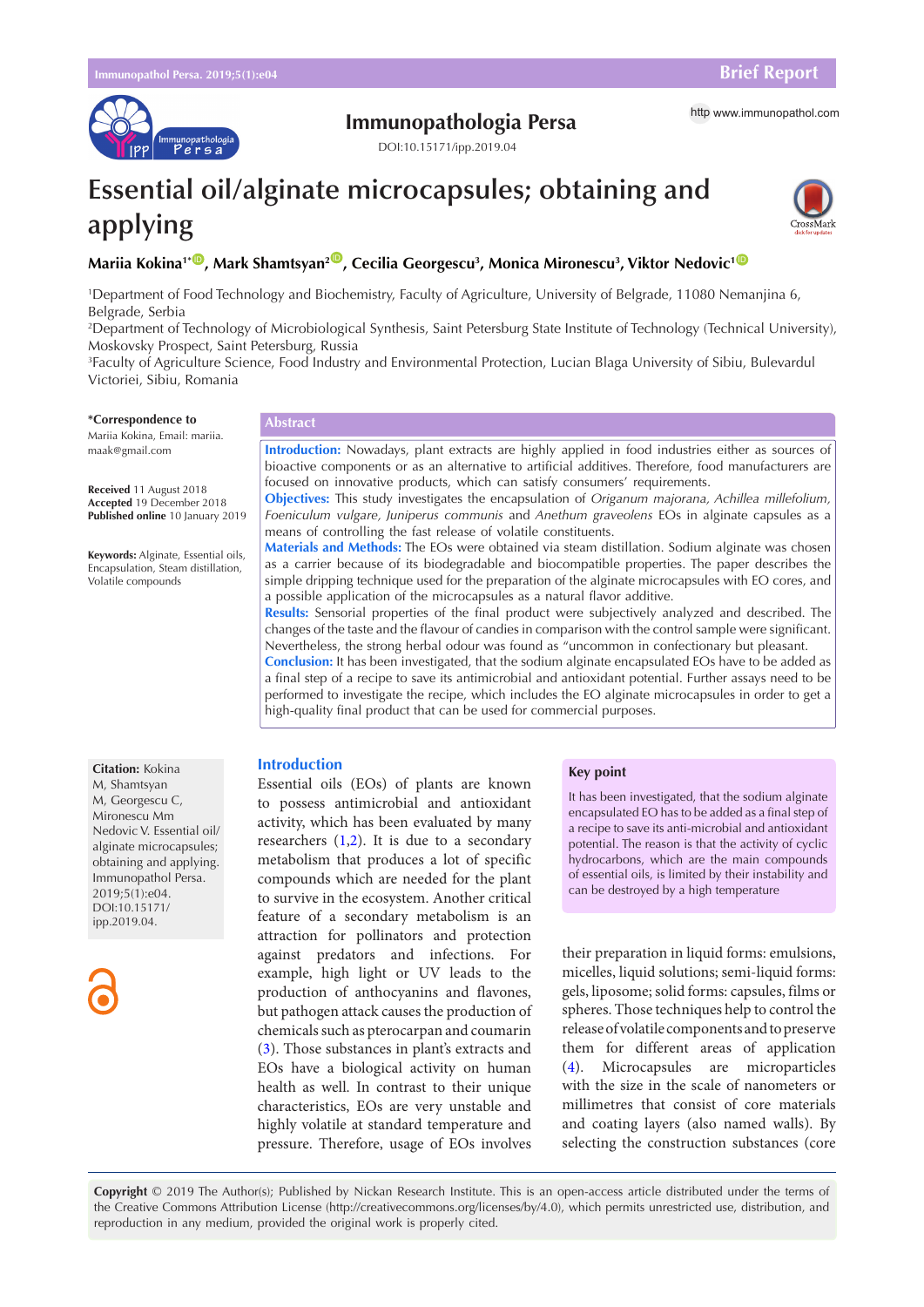element and coating layer), one can provide microcapsules with diverse characteristics. Microencapsulation is one of the most common methods applicable for EOs protection. By microencapsulation method solids, liquids or gases can be included in the small particles formed of layers of wall material around the desired core [\(5\)](#page-2-4). The description of how alginates can be utilised as a "carrier" for unstable substances in the pharmaceutical industry and food production and numerous factors that might affect its release from alginate matrix have been well reviewed [\(6\)](#page-2-5). Sodium alginate (SA) is the sodium salt form of alginic acid mainly extracted from the cell walls of brown algae, with chelating activity. When taken orally, sodium alginate binds to and blocks the intestinal absorption of various radioactive isotopes, such as radium Ra 226 (Ra-226) and strontium Sr 90 (Sr-90) [\(7](#page-2-6)). Besides, it is biodegradable and biocompatible natural material which absorbs water 200–300 times of its own weight ([5\)](#page-2-4). In addition, alginates have been shown as activators of human macrophages that may initiate a healing process. The previous study [\(8\)](#page-2-7) suggests that sodium alginate causes natural immune responses through the activation of the protein complex that controls transcription of DNA, cytokine production and cell survival and possibly activates it the same pathways as pathogen identification. This work thus is based on the relevant interest to design a combination of SA with an antimicrobial and antioxidant food agent used as a core material. Therefore, the study focuses on the obtaining and applying the capsules from the emulsion of alginate solution and EO. A possible application of capsules in a food product, namely jelly, is analysed.

# **Objectives**

The study focuses on the obtaining and applying the capsules from the emulsion of alginate solution and EO.

# **Materials and Methods**

## *Essential oils isolation*

Aerial parts of plants *Achillea millefolium* (Yarrow), *Foeniculum vulgare* (Fennel), *Juniperus communis* (Juniper), *Origanum majorana* (Marjoram), and *Anethum graveolens* (Dill) were collected in different parts of Romania. The EOs were isolated at the chemical laboratory at the Faculty of Agriculture, Science, Food Industry, and Environmental Protection at the "Lucian Blaga" University of Sibiu, Romania. Steam distillation method with slight changes was used to obtain the EOs from air-dried plant materials [\(9](#page-2-8)). Different air-dried parts of the plant were placed in a Clevenger apparatus and the extraction was carried out for about four hours. The EOs were dried by using the anhydrous, sodium salt form of sulfuric acid and stored in dark glass bottles at room temperature until the experiment was done.

# *Capsule preparation*

The most common method to obtain sodium alginate microcapsules is by applying the dripping technique [\(5\)](#page-2-4). In this case, the alginate solution is extruded through a capillary at a moderate volumetric rate and left to drip by itself. Although this methodology has been proved for a long time, the formation of the microcapsules with desired shape and size characteristics often requires some expanded knowledge and equipment. In the present study, the experimental set-up was as follows: the syringe needles of outer diameter from 0.40 to 1.65 mm were used as dripping tips. The length of the needles was no more than 3 mm. The flow rate of alginate solution was adjusted to give an interval of 5 seconds between each drop so that the kinetic force generated during drop collection can be disregarded. The commercially available sodium alginate was chosen for this experiment. As it is commonly used for encapsulation purposes, the medium molecular weight sodium alginate was applied. The experiment was carried at room temperature. The EO was added to the Naalginate solution, and the mixture was stirred manually for 5 minutes. For beads formation, the solution of calcium chloride (4%) was used as the alginate spherification bath. During the experiment, the distance between the dripping tip and the gelation bath was ranged from 5 to 10 cm. It is necessary, to maintain the microcapsules in the calcium chloride solution for approximately 30 minutes. Such an approach helps them to become more stable and firm. Afterwards, the beads were filtered from the solution, washed in distilled water and stored in the refrigerator until the microscopy evaluation. The size of particles formed through encapsulation may be scaled as a macro ( $>5000 \mu m$ ): micro (1.0–5000  $\mu m$ ); and nano (<1.0  $\mu m$ )  $(10).$  $(10).$ 

#### *Microcapsules as a food additive*

The encapsulated EOs in the food industry may provide the inhibition of pathogens or saprophytes. Moreover, according to their antioxidant activity, they could be a very efficient natural food preservative and, also, an excellent flavouring compound. The above-described properties may be used in the functional food production. Despite all these advantages, the capsules can affect the consumer characteristics and the organoleptic sensorial properties of the final product. Therefore, interactions between alginate EO capsules and other food ingredients and food additives need to be examined. In this study, microencapsulated EOs have been added to a jelly candy basic recipe at a concentration of 5% w/w, which represents the portion of approximately 30 g. Sensorial properties (the taste, flavour and appearance) of the final product were analysed by a panel formed by 12 persons.

# **Results**

Observations of shape and size were performed by using a standard microscope technique. The microscopy revealed that the beads have a spherical shape with a diameter of approximately 250-300  $\mu$ m ([Figure 1\)](#page-2-10). At a higher magnification, the disordered structure of the surface becomes apparent ([Figure 2](#page-2-11)) which can be due to the self-